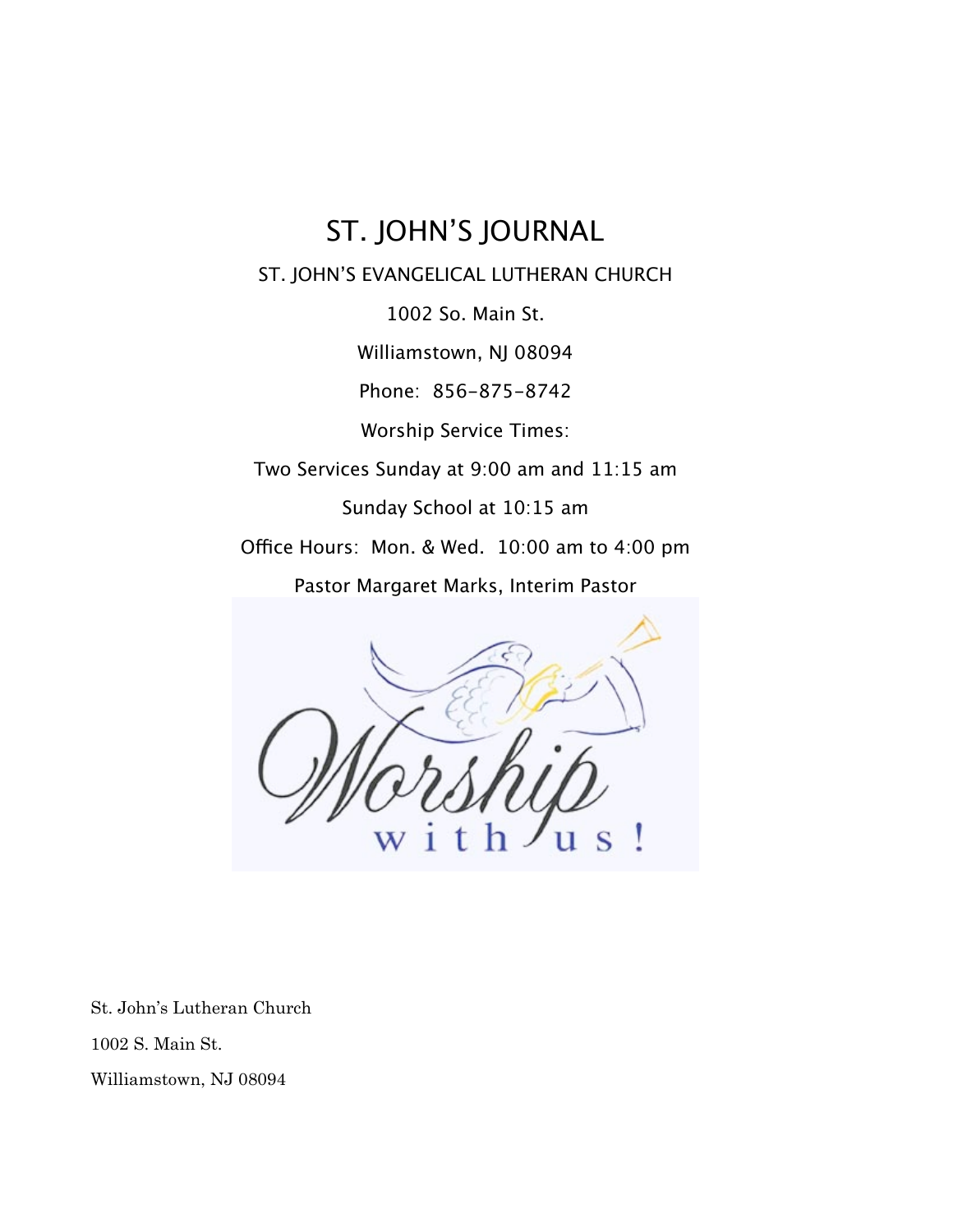

*From the Pastor's desk:!!January 2017*

*Grace to you and peace from our Lord and Savior Jesus the Christ as we begin this new year.*

*On January 1, 2017, we are stood at the threshold of another year---365 breathtakingly wonderful days in* which to begin new projects, complete old ones, improve ourselves and live our lives differently. But as we set new goals, we might pray and discern that they be directed by our faith and our healthy longing to *experience more fully the love, mercy, forgiveness and freedom of Jesus Christ.*

*This year Christians worldwide will observe the 500th Anniversary of the Reformation.!!To mark the anniversary, ELCA Presiding Bishop Elizabeth A. Easton has encouraged congregations and individuals to study Martin Luther's Small Catechism.!!Luther intended this short volume, containing his explanations of the Ten Commandments, the Apostles ' Creed, the Lord's Prayer and the sacraments, along with daily* prayers and Bible verses to be used by ordinary people in churches and households. The catechism offers not a new "to do" list, but an experience, a new posture of freedom. In Christ, God gently reaches into our hearts to liberate us from self-focused anxiety and turns us outward so we may recognize how we are *called and gifted to serve our neighbors.!!*

In the spirit of freedom, we will be exploring over the coming year, how insights from Luther's Small *Catechism might 'reform' some of our common resolutions, creating a "New Year's reformation" for living Lutherans in 2017.!!It will be fun!*

*Blessings and peace,*

*Pastor Margaret Marks*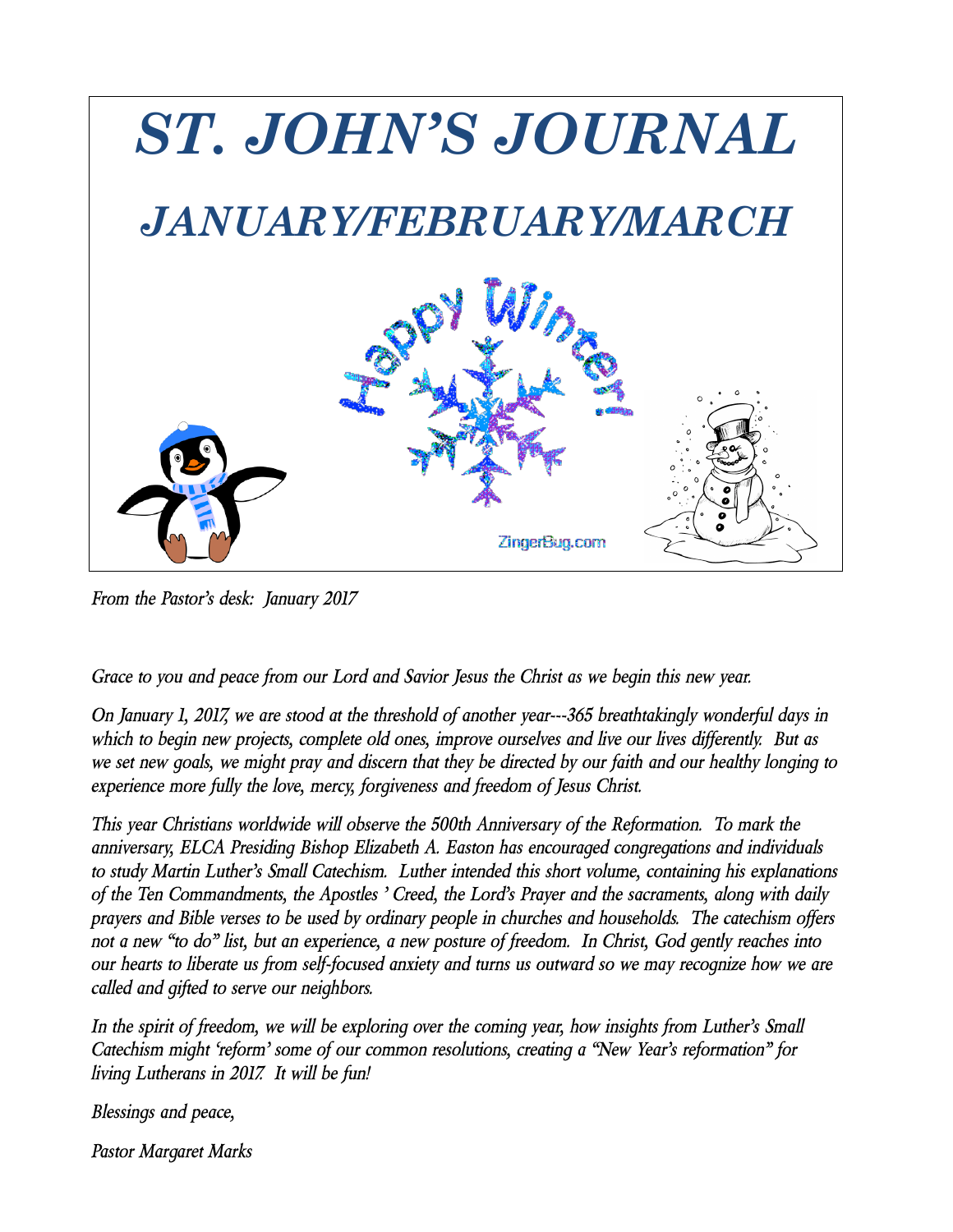

#### CONFIRMATION CLASS INFORMATION

Confirmation Class will be held on Sunday, January 22nd at 12:15 and bibles will be given to all First Year students at either the 9:00 or 11:15 am services.



#### WORSHIP AND MUSIC

The Worship and Music Committee will be having a planning meeting on Wednesday, January 18th at 7:00 pm. We will be planning for the Lenten Season as well as looking forward to see if we can enhance

Our worship throughout the remainder of the year. We will have our traditional Ash Wednesday service that will be on March 1st at 7:30 pm and then discuss if we will have our soup suppers. We encourage the congregation to weigh in on this subject as we need you to be there to make the dinners successful.

There will be a meeting on January 15th to meet with anyone who is interested in serving as usher, greeter, communion assistant or lector.

I look forward to meeting with our committee. Please let Pat know if you will not be able to make this meeting.

Betsey Eley, Chairperson

**Worship and Music Committee**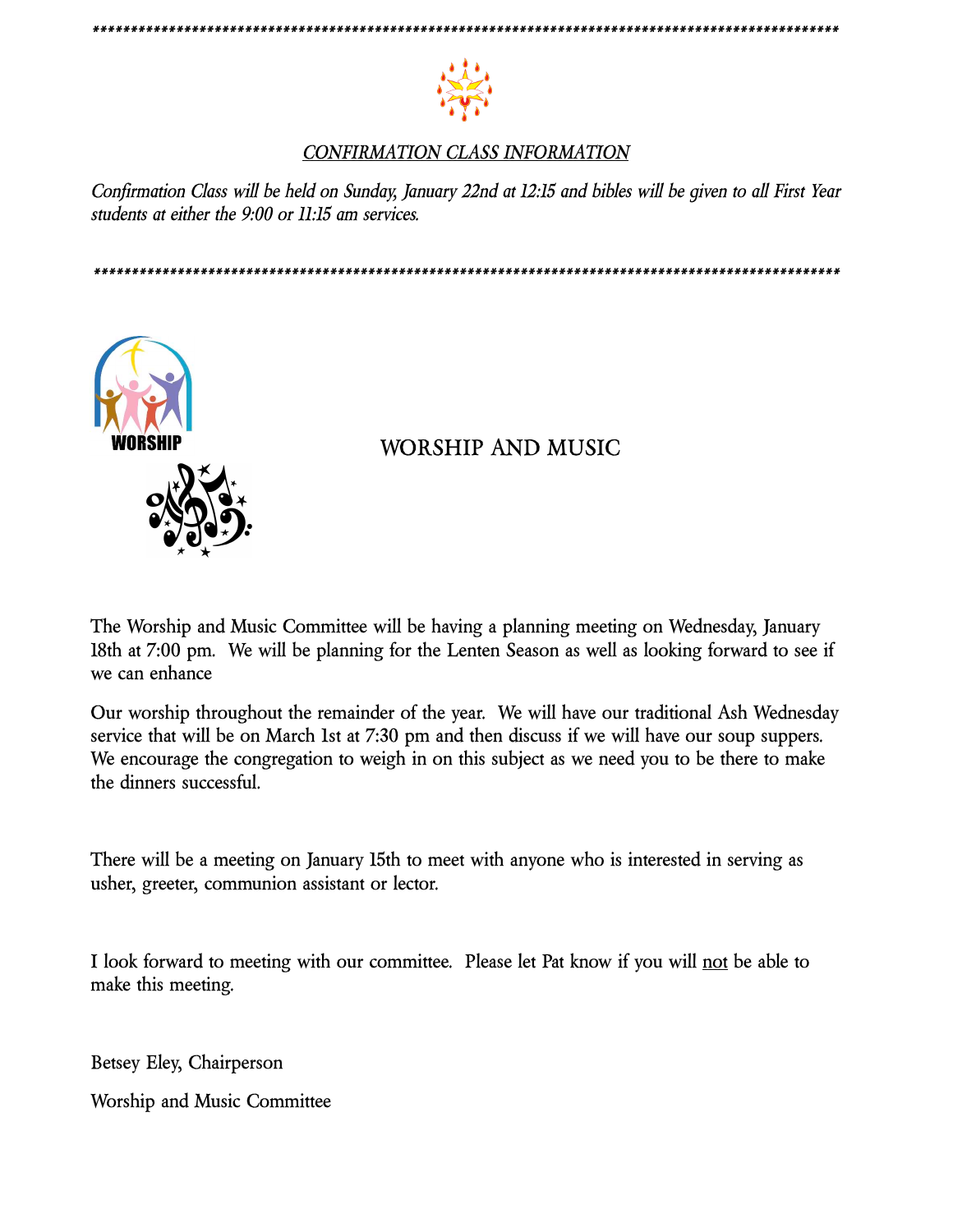

### **! ! AFTERNOON TEA WEDNESDAY, JANUARY 25TH AT 2:00 PM**

**\*\*\*\*\*\*\*\*\*\*\*\*\*\*\*\*\*\*\*\*\*\*\*\*\*\*\*\*\*\*\*\*\*\*\*\*\*\*\*\*\*\*\*\*\*\*\*\*\*\*\*\*\*\*\*\*\*\*\*\*\*\*\*\*\*\*\*\*\*\*\*\*\*\*\*\*\*\*\*\***

**This month we will be serving our Afternoon Tea on Wednesday, January 25th at 2:00 pm in the Parish House Tea Room.!!If you haven't yet attended one of our "Teas", please plan on joining us.!!It is a lovely social time spent with friends enjoying different teas, tea sandwiches, scones served with lemon curd and clotted cream and other surprise goodies that may appear.!! Everyone is welcome,**





 **Since the Milk Program began in September 2010, we have donated over 5000 boxes of shelf stable milk to the Food Pantry at Our Lady of Peace in Williamstown. 1,103 boxes this year alone. You can see how our contributions have increased over the years. Thanks for all of your support in this ongoing program.**



**The Blessing of the Animals scheduled in October had to be postponed until the Spring, but we did collect 129 rolls of paper towels for the Humane Society.**



**This year we helped make Christmas brighter for 26 children, thanks to our "Christmas Angel Tree".**

 **We may be a small congregation but when it comes to helping others, we have hugh hearts.**

**Thanks for another year of sharing Christ's love.**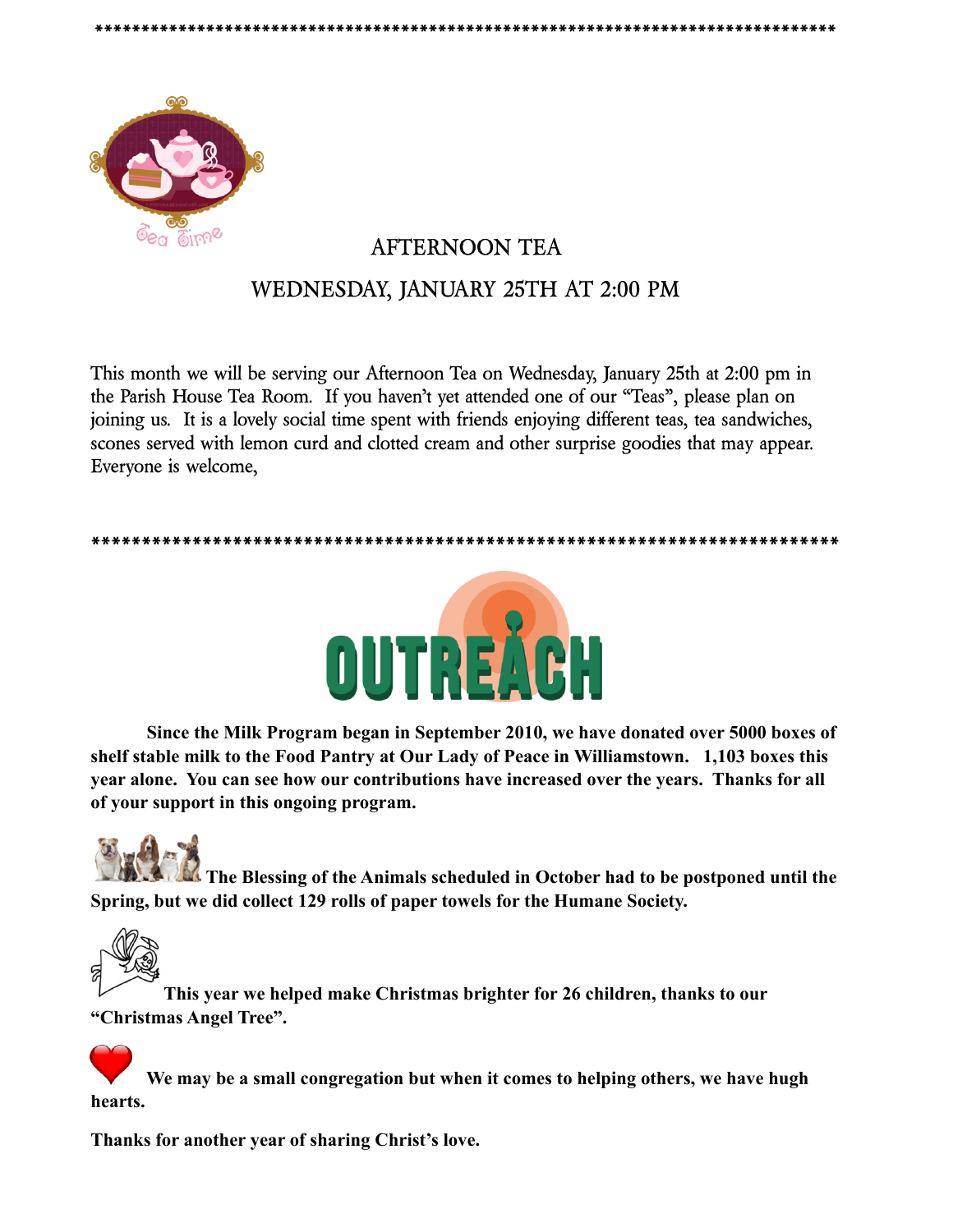**Lynn Illi**



# **ST. JOHN'S ANNUAL CONGREGATIONAL MEETING SUNDAY, JANUARY 29TH ONE SERVICE AT 10:00 AM**

# **A BRUNCH WILL BE SERVED IN THE EDUCATION BLDG. FOLLOWING THE SERVICE**

**THE ANNUAL MEETING WILL BE HELD AFTER THE BRUNCH.!!PLEASE PLAN ON ATTENDING**